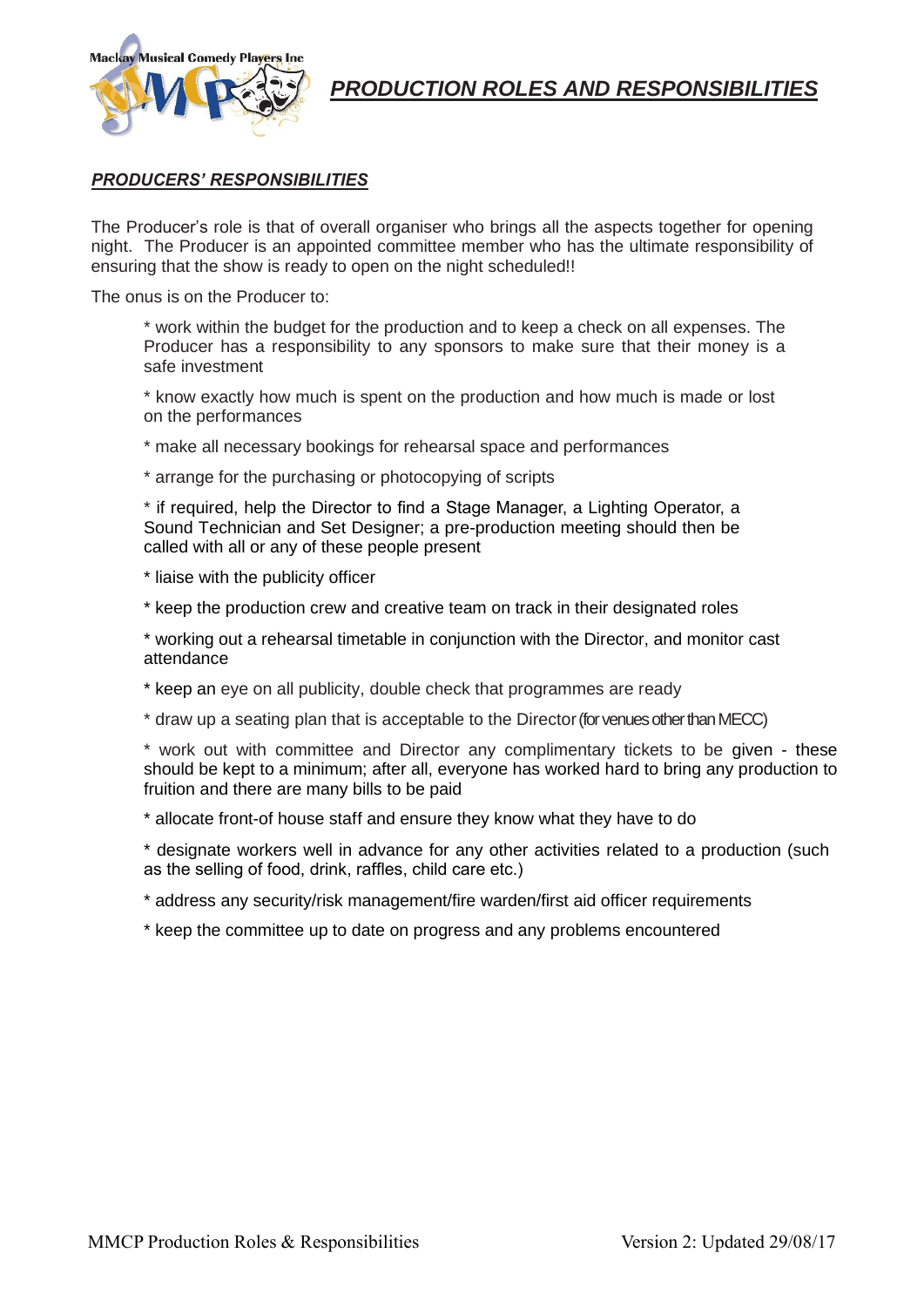# *DIRECTOR'S RESPONSIBILITIES*

The Director is responsible for everything that happens on the stage. It is important that the Director works closely with the Producer. A Director's responsibilities include:

- \* organising the audition date in advance
- \* auditioning and casting
- \* drawing up and handing out a rehearsal schedule
- \* having plans for the sets ready before rehearsals begin
- \* keeping the Producer up to date on progress of show and of any difficulties that may arise

\*liaise with the Publicity Officer and Producer about the programme, and allow sufficient time for alterations/amendments prior to going to print

\* working with the stage manager, choreographer, musical director, costume person, set designer, sound and lighting operators

- \* liaises with the Stage Manager and Producer during bump-in
- \* checking artwork to be used in connection with the show with the producer and Publicity **Officer**
- \* checking with the Producer regularly that all related activities are being covered
- \* maintaining a firm grasp on the cast and the rehearsal schedule
- \* being unafraid to make decisions regarding the performance
- \* being available to cast members for discussion or problems

Please note! Any dissension between the group and outside organisations/individuals should be dealt with by the Producer, not the Director. Any dissension within the cast should be dealt with by Director, and notified to the Producer, who may assist if necessary.

### *MUSICAL DIRECTOR'S/CHOREOGRAPHER'S/VOCAL COACH'S RESPONSIBILITIES*

The Directing Team is responsible for things that happen on stage. It is important that each member of the Directing Team works closely with each other and the Producer. The Directing Team's responsibilities include:

- \* being available for auditioning and casting
- \* assisting the Director to draw up and hand out a rehearsal schedule
- \* working with the other members of the directing team, stage manager, costume person, set designer, sound and lighting operators
- \* maintaining a firm grasp on the cast and the rehearsal schedule
- \* being unafraid to make decisions regarding the performance
- \* being available to cast members for discussion or problems

\* the Musical Director is also responsible for sourcing musicians to play in the orchestra and conducting rehearsals for the same (assistance can be given with sourcing musicians and rehearsal spaces if needed)

\* the Choreographer liaising with the Director and Costumiere to ensure that costumes are suitable for the choreography required

- \* the Choreographer appointing a Dance Captain (if considered necessary)
- \* ensuring that any Vocal Coaches, Assistant Directors or Assistant Choreographers ARE NOT in Lead or Featured Roles (but may be in Ensemble)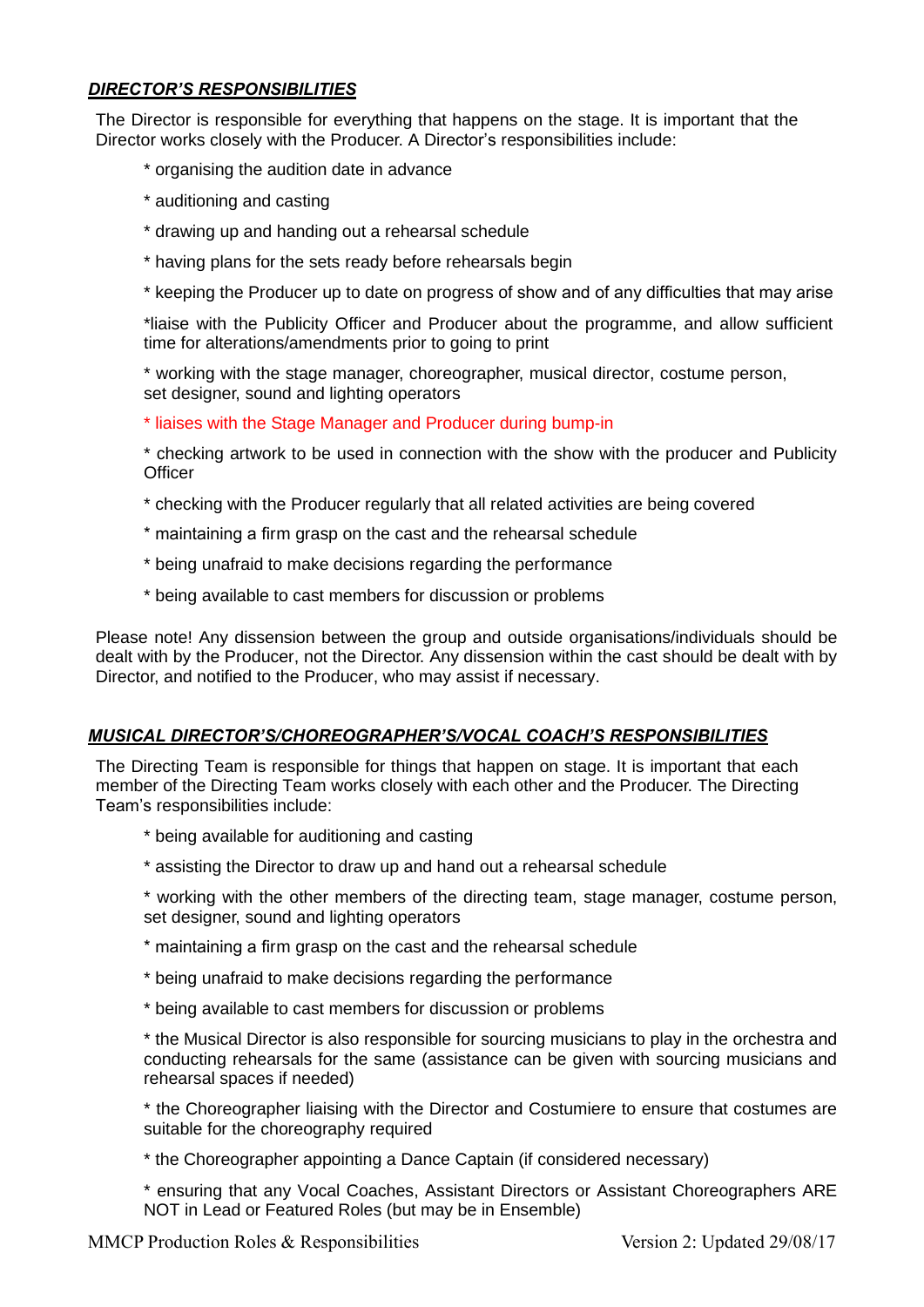Please note! Any dissension between the group and outside organisations/individuals should be dealt with by the Producer, not the Directing Team. Any dissension within the cast should be dealt with by the Directing Team and notified to the Producer, who may assist if necessary.

### *STAGE MANAGER'S RESPONSIBILITIES*

The Stage Manager liaises with the Director during bump-in and takes over responsibility for the stage from the Director, from the completion of bump-in. The Stage Manager's duties include:

\* the measuring of the stage area that will be used before the first rehearsal begins and letting the Director know this measurement

\* checking that everything on or relating to the stage is in working order prior to dress rehearsals. Making note of anything that is not and letting the Director know

\* choosing an efficient stage crew

\* if required by Director, recording all stage directions, moves, sound and lighting cues on the Director's definitive script

\* knowing the positioning of the stage settings/props on stage and where they are to be placed when not on stage

\* checking that Props person has props on the props table before each performance

\* working in harmony with the actors as well as with the stage crew

\* ensuring that all stage crew know exactly what to do and does it efficiently and swiftly. This requires rehearsal with and without the cast

- \* checking that the stage is re-set for the next performance
- \* checking with the front-of-house staff that the theatre is left clean and tidy
- \* supervising the bumping out after last performance

\* at the end of the season report any problems, recommendations, breakages, to the committee.

#### *PUBLICITY OFFICER'S RESPONSIBILITIES*

This is an extremely important role and should not be undertaken lightly. The Publicity Officer is responsible for all Publicity issued and the aim of the person doing publicity is to ensure that the performances are well attended. The Publicity Officer's duties include:

\* feeding more information out weekly to build up the excitement and keeping the forthcoming production in the minds of the public over a period

- \* finding a particular angle/angles to push
- \* getting the posters out once the artwork is approved
- \* getting someone from the show on local radio/Television and newspapers if possible
- \* working in conjunction with the Director, consider and co-ordinate promotional opportunities for the show
- \* getting the show talked about. Word of mouth is the most effective advertising. Ask all cast members to sell a number of tickets each
- \* distributing a few comp tickets (in conjunction with Producer) to strategic people
- \* collating the programmes, working with the Producer and the art person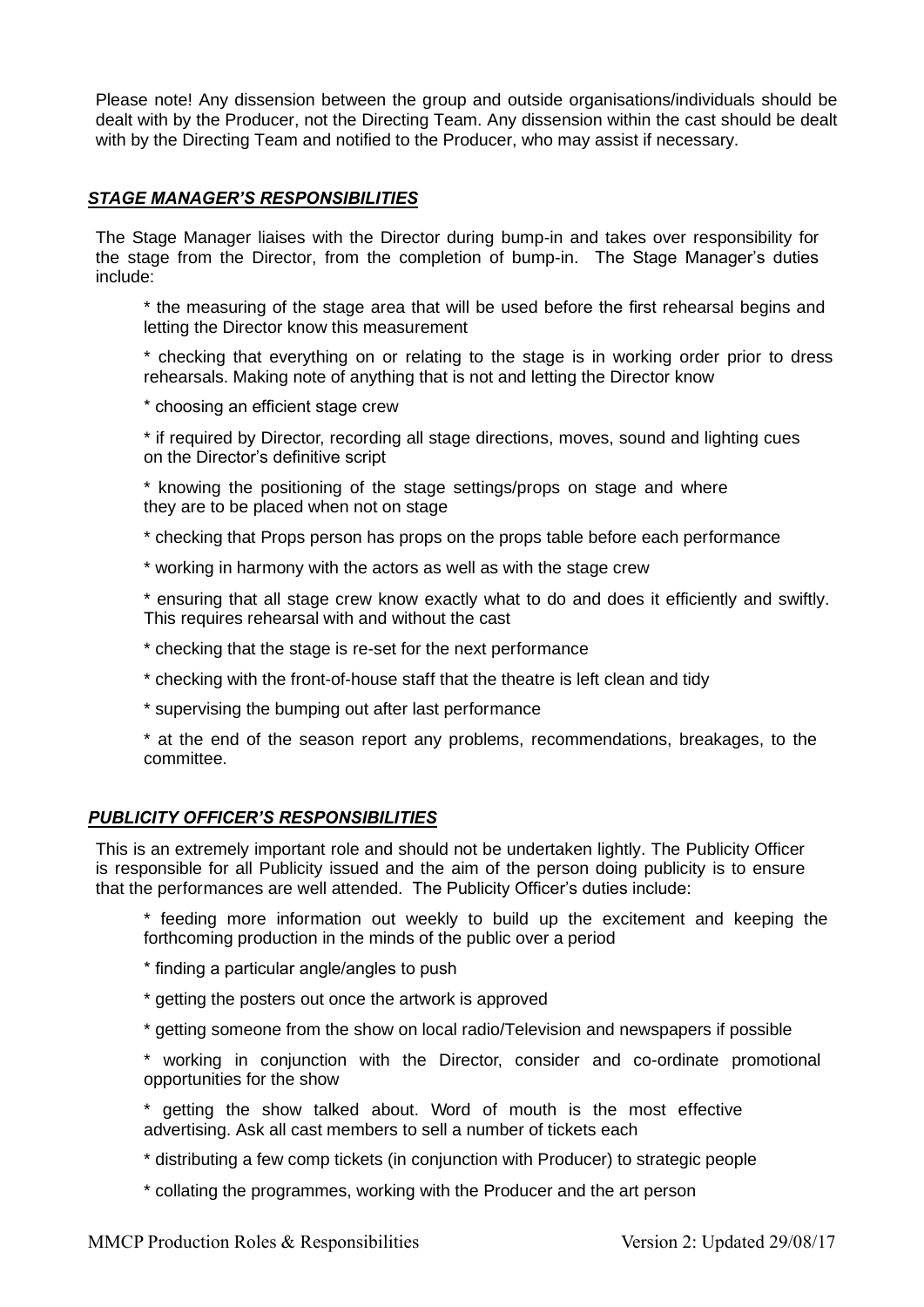- \* perhaps finding sponsors for programmes
- \* keeping the Producer aware of all advertising done
- \* consider opportunities for post-show publicity

#### *PERFORMERS' RESPONSIBILITIES*

Performers are the backbone of any theatre group but do not work in isolation. They should be prepared to assist, when required, with other tasks which are necessary to mount a production.

A performer is expected to:

\* have his/her membership paid before 4 weeks into rehearsals. A performer must be a financial member before opening night

\*follow the MMCP Code of Conduct

\* ascertain *at the audition* that the rehearsal times, dress rehearsals and scheduled performance dates are suitable and can be 100% committed to

\* be committed to attending all rehearsals. Very few excuses justify a missed rehearsal but if it is unavoidable, let the Producer know early so that the schedule may be adjusted

\* make every effort to learn all lines by the appointed time set by the Director

\* work with the Director and others in the cast as part of a team

\* be punctual for all rehearsals and performances. Usually every minute counts when putting on a show

\* be prepared to sit quietly when others are rehearsing

\* accept responsibility for own make-up unless the show demands special make up (such as a fantasy play). If using Club Make-up, please follow use guidelines provided

\* accept responsibility for the presentation (ironing or airing) of own costumes during run of the show and note, they should never be worn outside the theatre, except for authorised promotional purposes

\* notify the costume person if any major repairs are necessary

\* ensure that all costumes are returned at end of production. Costume person will indicate if they are to be washed or not

\* ensure that all props are returned at end of each rehearsal and the end of production

\* ensure any radio microphones are returned to the tech room at the end of each rehearsal or performance, and that microphones are not worn outside the venue. Please seek assistance with the removal or your microphone to avoid damage

\* undertake to return all scripts or scores to MMCP on the last day of production

\* make every effort to be quiet backstage during performance. Backstage noise carries to audience

\* avoid being seen in costume by audience before a show unless specifically directed

\* present any paid receipts for personal expenditure for production to Producer before the last night of production

\* be prepared to help fellow actors, physically and emotionally

\* comply with any venue requirements or policies

\* assist with bump-in/bump-out unless the performer is under 18 years